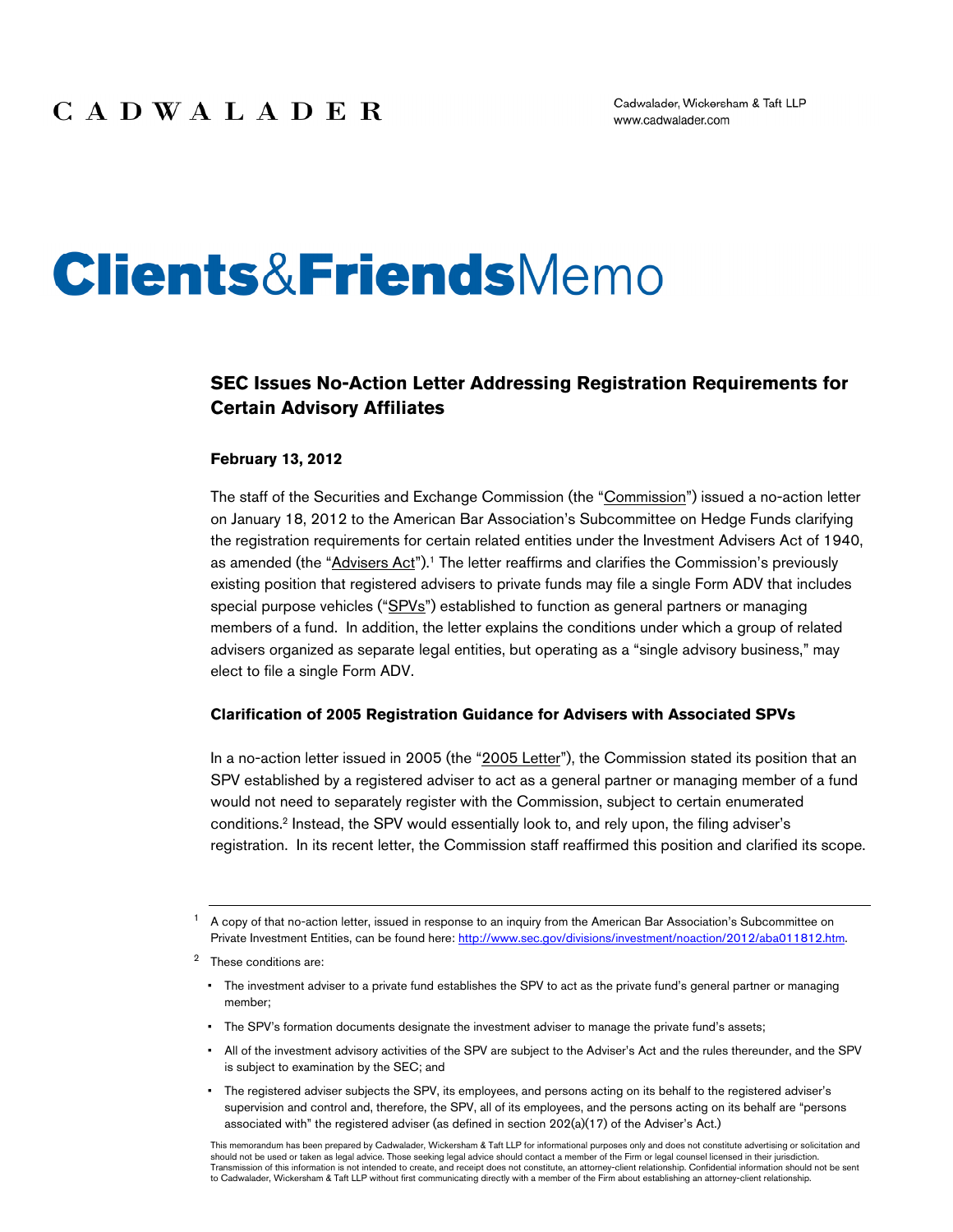While the 2005 Letter specifically addressed the case of a registered adviser that had established a single SPV, the staff confirmed the 2005 Letter's applicability to a registered adviser that has established multiple SPVs. Furthermore, despite the condition that the registered adviser must subject the SPV, its employees, and any persons acting on its behalf to supervision and control, the staff's recent letter expanded the position's applicability to an SPV with independent directors. In order for the guidance to apply, however, every other condition set forth in the 2005 Letter must be satisfied, and these independent directors must be the only persons acting on the SPV's behalf that are not subject to the registered adviser's supervision and control.

#### **Additional Registration Guidance for Multiple Related Entities Conducting a "Single Advisory Business"**

For any number of reasons—operational, tax, legal, regulatory or otherwise—an adviser to a private fund may be part of a group of related advisers. These advisory affiliates may be organized as separate legal entities, but may maintain aspects of a collective operation so as to form a "single advisory business."

The January 18, 2012 letter set forth the conditions under which these affiliates may rely upon the registration of the filing adviser to satisfy any obligation they may have to register with the Commission, in lieu of registering separately. To qualify, each relying adviser must be controlled by, or be under common control with, the filing adviser. In the absence of any evidence indicating that the advisers are engaged in different businesses, the Commission would view the filing adviser and one or more relying advisers as operating a "single advisory business" (and thus as eligible to rely upon a single registration) if all of the following conditions are satisfied:

- The filing adviser and each relying adviser advise only (i) private funds and (ii) separate account clients that are "qualified clients" (as defined in Rule 205-3 promulgated under the Advisers Act), and are otherwise eligible to invest in the private funds advised by the filing adviser or a relying adviser, and whose accounts pursue investment objectives substantially similar or otherwise related to those private funds.
- Each relying adviser, its employees, and persons acting on its behalf are subject to the filing adviser's supervision and control and thus are considered "persons associated with" the filing adviser.
- The filing adviser must have its principal place of business in the United States and, therefore, all of the substantive provisions of the Advisers Act and the rules thereunder apply to the filing adviser's and each relying adviser's "dealings with each of its clients, regardless of whether any client or the filing adviser or relying adviser is a United States person."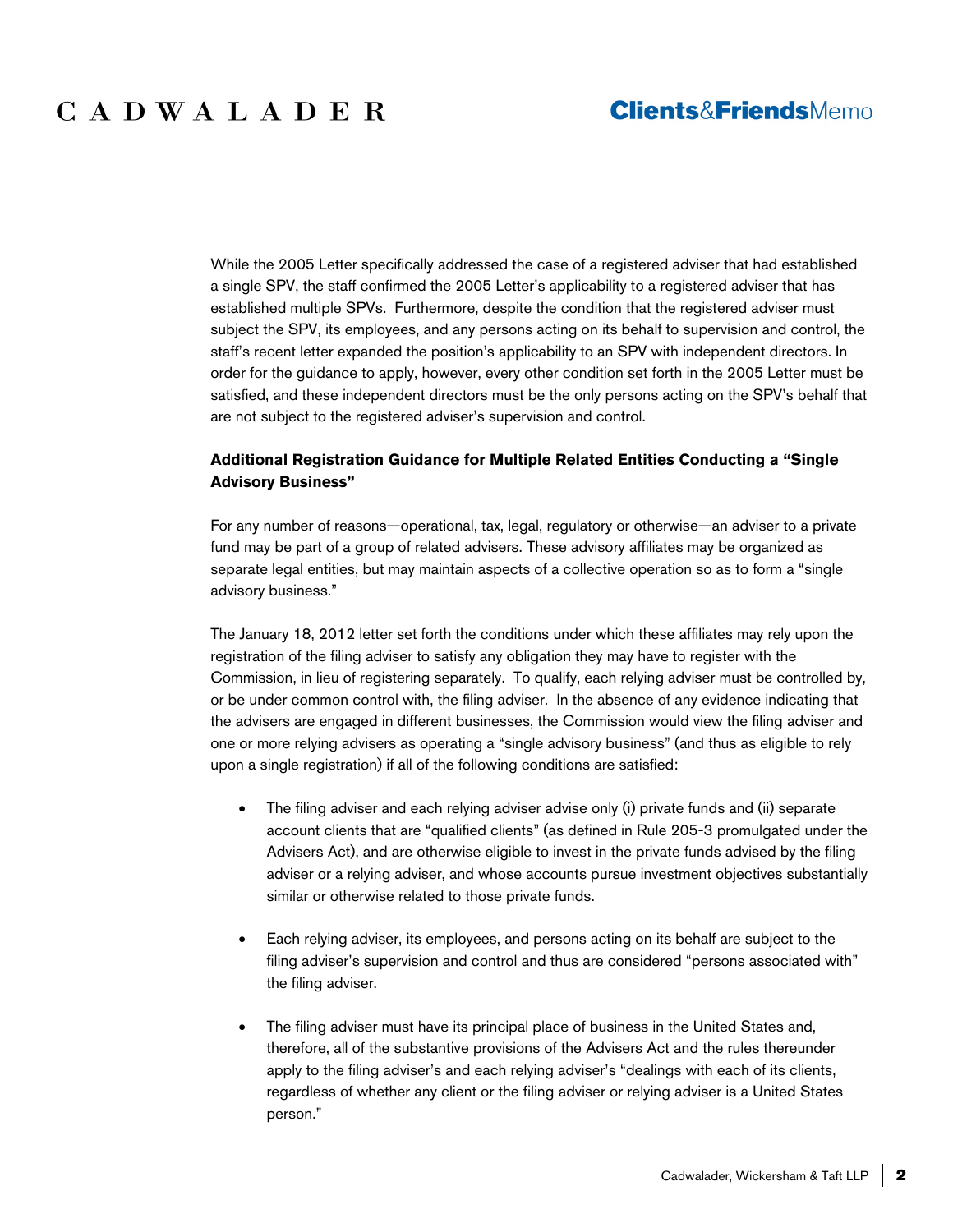## CADWALADER

### **Clients&FriendsMemo**

- The advisory activities of each relying adviser are subject to the Advisers Act and the rules thereunder, and each relying adviser is subject to Commission examination.
- The filing adviser and each relying adviser operate under a single code of ethics and a single set of written policies and procedures, adopted in accordance with the Advisers Act and administered by a single chief compliance officer.
- The filing adviser must disclose in the Miscellaneous Section of Schedule D of its Form ADV filing that it is making a single filing together with its relying advisers. This disclosure should reference the guidance expressed in the Commission's recent letter. The filing adviser should further identify each relying adviser by completing a separate Section 1.B., Schedule D, of Form ADV for each relying adviser and by including the notation "(relying adviser)."

The Commission's position has important implications for U.S.-based filing advisers with advisory affiliates located abroad. A significant question arises as to whether a foreign investment adviser would want to be perceived as operating the same advisory business as its U.S. affiliates and be fully subject to all of the requirements contained in the Advisers Act. Note, in this regard, that if such an adviser registered separately with the Commission, most of the substantive provisions of the Advisers Act would not be applicable to the adviser's relationship with its non-U.S. clients. Further, note that the filing adviser, which must be located in the U.S., would be required to be the firm that is in "control" of the other advisers, which may raise complicated issues of corporate structure and governance, particularly if the non-U.S. adviser is an affiliate but not a subsidiary of the U.S. adviser.

While the Commission's guidance permits a filing adviser and any relying advisers to file a single Form ADV, such a decision is elective, and the entities may continue to file separately if they so choose. Also note that, to rely on the January 18, 2012 letter, the filing adviser and each relying adviser must not be prohibited from registering with the Commission by Section 203A of the Advisers Act.

\* \* \* \*